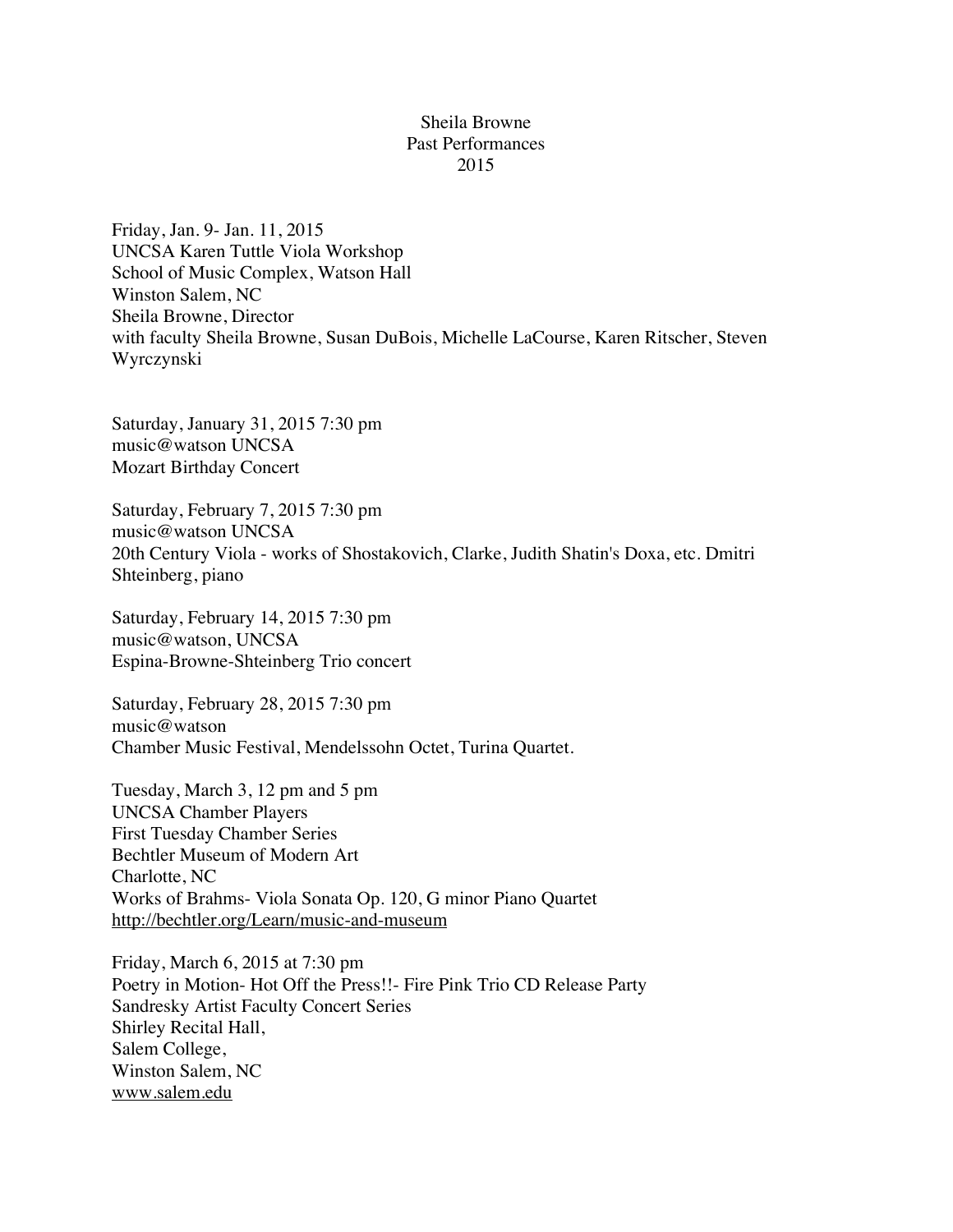Sunday, March 15, 2015 4pm "THE GODDESS IN EVERY WOMAN", in honor of International Women's Day, North Carolina Museum of Art, Raleigh, NC works by Adrienne Albert, Sofia Gubaidulina, Mel Bonis, and Hilary Tann

Sunday, March 22, 4 pm UNCSA Chamber Players Bechtler Museum of Modern Art Charlotte, NC Living Room Concerts works of Brahms including a Viola Sonata Op. 120, G minor Piano Quartet.

Sunday, March 29 Green Mountain Chamber Players Rutenberg Chamber Music Series University of South Florida Tampa, FL

April 17, 2015 7pm "POETRY IN MOTION" at Mary Flagler Cary Hall, Dimenna Center, NYC works to include the Sonata by Claude Debussy

Sunday, April 19, 3 pm. Poetry in Motion-Hot Off the Press! Fire Pink Trio's CD Concert Party The Mansion, Cabrini College Radnor, PA www.cabrini.edu

Sunday, May 3 at 4 pm Espina-Ruiz- Browne-Shteinberg Trio with Lisa Tannenbaum, harp Treetops Chamber Music Society Stamford, CT works to include: Bach Gamba Sonatas, Mozart Kegelstatt Trio

June 12-14 Karen Tuttle Coordination Workshop Steinhart School New York University West Fourth St. Faculty: Sheila Browne, Susan DuBois, Jeffrey Irvine, Kim Kashkashian,Michelle LaCourse, Lynn Ramsey, Karen Ritscher, Carol Rodland www.nyu.edu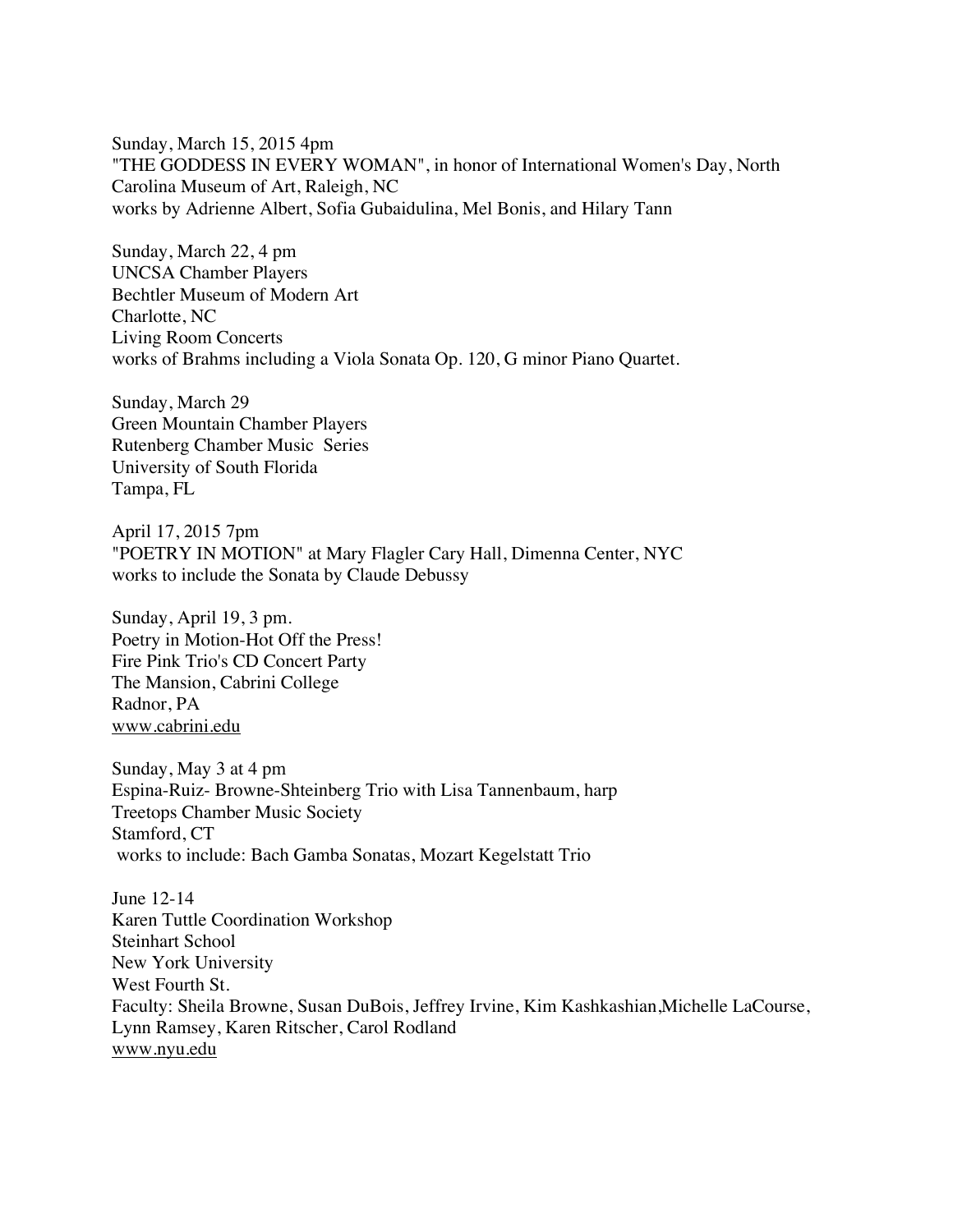June 21- July 4 UNCSA Summer Program www.uncsa.edu Viola Faculty-Sheila Browne, Karen Ritscher, Karen Tuttle Coordination Workshop

July 5-20 Green Mountain Chamber Music Festival University of Vermont Burlington, VT concert programs TBD gmcmf.org

Luzerne Music Center in Luzerne, New York Friday, July 24, 2015 7:30 pm, LMC Lodge-Verdi Quartet Friday, July 31, 7:30 pm -LMC Lodge- works including Schubert ' s Arpeggione Sonata with Barbara Browne, piano, Masque of Red Death by Andre Caplet Friday, Aug. 7, 7:30.pm, LMC Lodge- Works including Wild Purple by Joan Tower, You Shattered My Deafness, Purity of Essence by Rene Orth Monday, Aug 17, 7:30 pm LMC Lodge Artists Series- Mendelssohn Octet with LMC Director Elizabeth Pitcairn

Saturday, Sept. 5 UNC School of the Arts Watson Hall, School of Music Scholarship Benefit Concert featuring Fire Pink Trio

Saturday, September 19 music@watson, 7:30 pm, Sheila Browne and Friends Works to include Wild Purple by Joan Tower, Rochberg viola Sonata, Francaix Trio for Clarinet, Viola and Piano with Oskar Espina Ruiz, clarinet and Dmitri Shteinberg, piano -Saturday, September 26, 2015, 7:30 pm Stevens Center, Winston Salem, NC. UNC School of the Arts Symphony Orchestra, Christopher Lees, conducting Until I became Human-Concerto for Viola, Mezzo and Orchestra by Sarah Kirkland Snider

Saturday, October 17 7:30 pm Music@watson Luscious Duos for Viola and Harp Sheila Browne, viola and Jacquelyn Bartlett, harp Bach's Gamba Sonata No.2, Britten's Lachrymae, Seven Popular Songs by Manuel daFalla, Arnold Bax's Fantasy Sonata

Sunday, Oct. 18 Dallas Harp Society Viola-Harp Recital, 4 pm